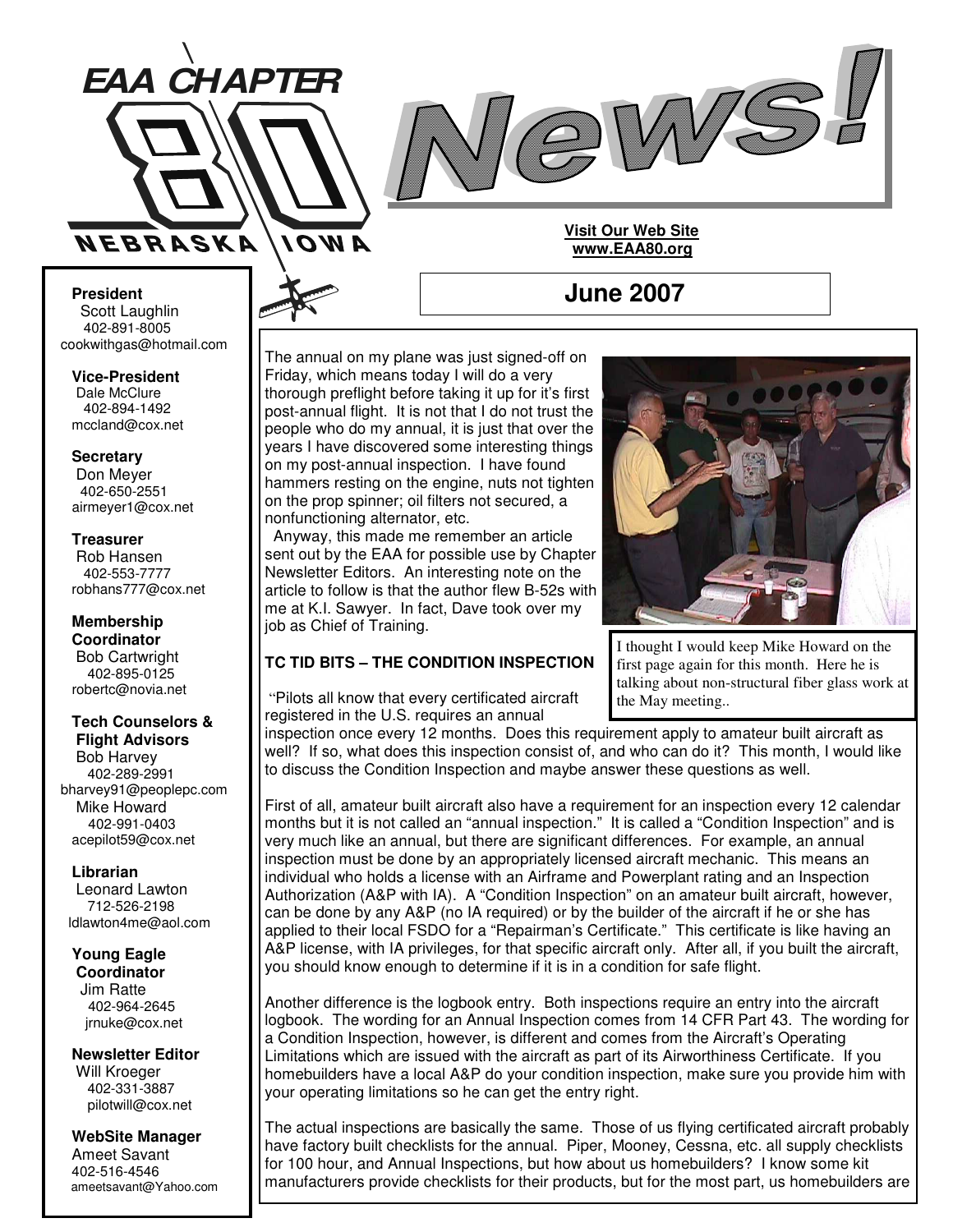| "on our own." Not to worry, the "Friendly Aviation"                                                                                                                                                              |                                                                      |                           | June 24<br>National Ercoupe Convention<br>Wayne, NE<br>www.ercoupen2503h@yahoo.com                                                                |                                                                                                                                             |                                  |
|------------------------------------------------------------------------------------------------------------------------------------------------------------------------------------------------------------------|----------------------------------------------------------------------|---------------------------|---------------------------------------------------------------------------------------------------------------------------------------------------|---------------------------------------------------------------------------------------------------------------------------------------------|----------------------------------|
| Administration (FAA)" has taken care of us. Appendix D to 14<br>CFR Part 43 (available at www.FAA.gov) is a list of the                                                                                          |                                                                      |                           | June 24                                                                                                                                           | $Fly-in(B)$                                                                                                                                 | Aurora, NE                       |
|                                                                                                                                                                                                                  | minimum items that must be included on a 100 hour, Annual            |                           | June 24                                                                                                                                           | $Fly-in(B)$                                                                                                                                 | Pawnee City, NE                  |
|                                                                                                                                                                                                                  | or Condition Inspection. Note, I said minimum items. You             |                           |                                                                                                                                                   | June 24 (or July 1st) Fly-in (B)                                                                                                            | Pender, NE                       |
|                                                                                                                                                                                                                  | will want to use this document as a basis and expand your            |                           | June 24                                                                                                                                           | $Fly-in(B)$                                                                                                                                 | Pocahontas, IA                   |
|                                                                                                                                                                                                                  | checklist to cover all parts of your aircraft. In fact, you will     |                           |                                                                                                                                                   | June 22-24 RMRFI Fly-in                                                                                                                     | Denver, CO                       |
| probably add items from time to time as you discover                                                                                                                                                             |                                                                      |                           | June 29-July 1 Old Time Antique Homebuilt Gathering                                                                                               |                                                                                                                                             |                                  |
| problems or hear of problems others are having with similar                                                                                                                                                      |                                                                      |                           | Blakesburg (IA27), IA                                                                                                                             |                                                                                                                                             |                                  |
| aircraft. 14 CFR Part 43 requires a mechanic to use a                                                                                                                                                            |                                                                      |                           | No registration fees, camping with showerhouse available.                                                                                         |                                                                                                                                             |                                  |
| checklist for an Annual. This requirement does not exist for                                                                                                                                                     |                                                                      |                           | Camping fee \$5.00 per night for underwing camping. Pilot's                                                                                       |                                                                                                                                             |                                  |
| homebuilders, but do yourself a favor. Build a checklist and<br>use it every time you do a Condition Inspection. This will                                                                                       |                                                                      |                           | Pub open Fri. evening and Hy-Vee Food service available on<br>field both Friday and Saturday. Airpower Museum and the                             |                                                                                                                                             |                                  |
| prevent missed items and maybe save your life."                                                                                                                                                                  |                                                                      |                           | Library of Flight will be open for viewing both days. Fuel                                                                                        |                                                                                                                                             |                                  |
|                                                                                                                                                                                                                  |                                                                      |                           | available at nearby Ottumwa Municipal Airport (OTM). Please                                                                                       |                                                                                                                                             |                                  |
| By Technical Counselor Dave VanDenburg                                                                                                                                                                           |                                                                      |                           | call 641-938-2773 or e-mail (AntiqueAirfield@sirisonline.com)                                                                                     |                                                                                                                                             |                                  |
| EAA Chapter 439 (Central UP, Michigan)                                                                                                                                                                           |                                                                      |                           |                                                                                                                                                   | for arrival and departure procedures, area motel listings etc.                                                                              |                                  |
|                                                                                                                                                                                                                  |                                                                      |                           | July 1                                                                                                                                            | Fly-in (B) Airshow (1130-1)                                                                                                                 | Neligh, NE                       |
|                                                                                                                                                                                                                  | Note: This was a very brief discussion of the Condition              |                           | July 4                                                                                                                                            | $Fly-in(B)$                                                                                                                                 | Atlantic, IA                     |
|                                                                                                                                                                                                                  | Inspection. If you want help building a checklist, or would like     |                           | July 4                                                                                                                                            | Airshow 11-1                                                                                                                                | Seward, NE                       |
| an "over the shoulder" when you do a Condition Inspection, I                                                                                                                                                     |                                                                      |                           | July 6-8                                                                                                                                          | EAA 88 44th Air Capital Fly-In El Dorado, KS                                                                                                |                                  |
| suggest you contact one of our technical counselors.                                                                                                                                                             |                                                                      |                           | July 6-8                                                                                                                                          | 8th Annual Nebraska Ultralight Gathering                                                                                                    |                                  |
|                                                                                                                                                                                                                  |                                                                      |                           | July 8                                                                                                                                            | Fly-in (B) & Airshow                                                                                                                        | David City, NE<br>Emmetsburg, IA |
|                                                                                                                                                                                                                  |                                                                      |                           |                                                                                                                                                   | Fly-in 7:00 a.m. - 12:30 p.m.                                                                                                               |                                  |
|                                                                                                                                                                                                                  |                                                                      |                           |                                                                                                                                                   | Airshow 12:30 p.m. - 1:30 p.m. & 2:00 p.m. - 5:00 p.m.                                                                                      |                                  |
| June Meeting Time & Location.                                                                                                                                                                                    |                                                                      |                           |                                                                                                                                                   | July 23-29 AirVenture*                                                                                                                      | Oshkosh, WI                      |
|                                                                                                                                                                                                                  |                                                                      |                           |                                                                                                                                                   | *The ATIS frequency has changed. See the NOTAM at http://                                                                                   |                                  |
| The Chapter 80 monthly meeting will be at 7:00PM on<br>Monday, June 11th at the main hangar of Hangar One at<br>Millard Airport, Omaha, NE. It is still located on South 132nd<br>Street between Q and Harrison. |                                                                      |                           | www.airventure.org/2007/flying/notam07.pdf. Ask a member to                                                                                       |                                                                                                                                             |                                  |
|                                                                                                                                                                                                                  |                                                                      |                           | print one for you if you do not have internet.                                                                                                    |                                                                                                                                             |                                  |
|                                                                                                                                                                                                                  |                                                                      |                           |                                                                                                                                                   |                                                                                                                                             |                                  |
|                                                                                                                                                                                                                  |                                                                      |                           |                                                                                                                                                   | The next YE Event will support the Air and Space Museum                                                                                     |                                  |
|                                                                                                                                                                                                                  |                                                                      |                           | summer camp. 16 June at 0800 Millard Airport with a rain day on<br>the 17 <sup>th</sup> ; same time and place. Contact Jim Ratte if you can help. |                                                                                                                                             |                                  |
| une Program.                                                                                                                                                                                                     |                                                                      |                           |                                                                                                                                                   |                                                                                                                                             |                                  |
|                                                                                                                                                                                                                  |                                                                      |                           |                                                                                                                                                   | "New! WINGS - Pilot Proficiency Program""                                                                                                   |                                  |
| Our speak this month will be an old childhood friend/neighbor                                                                                                                                                    |                                                                      |                           | Topic: "Taxi Instructions' & Details on New WINGS - Pilot                                                                                         |                                                                                                                                             |                                  |
| of Dale McClure's, Dick Davis. Dick spent 27 years in the                                                                                                                                                        |                                                                      |                           | Proficiency Program"                                                                                                                              |                                                                                                                                             |                                  |
| Navy as a jet jockey and has many carrier landings. He has                                                                                                                                                       |                                                                      |                           | Date: Wednesday, June 13, 2007 at 7:00 PM                                                                                                         |                                                                                                                                             |                                  |
| agreed to share some of his experiences with us.                                                                                                                                                                 |                                                                      |                           | Location: University of Omaha Aviation Institute                                                                                                  |                                                                                                                                             |                                  |
| Don't eat before you come because we will be grilling<br>hamburgers. If your project can fly, then fly it in so fellow                                                                                           |                                                                      |                           | 6001 Dodge Street                                                                                                                                 |                                                                                                                                             |                                  |
| members can take a look.                                                                                                                                                                                         |                                                                      |                           |                                                                                                                                                   | Eppley Auditorium, Rm 102                                                                                                                   |                                  |
|                                                                                                                                                                                                                  |                                                                      |                           | Or                                                                                                                                                |                                                                                                                                             |                                  |
|                                                                                                                                                                                                                  |                                                                      |                           | Date: Saturday, June 16, 2007 at 7:00 PM<br>Location: Silverhawk Aviation                                                                         |                                                                                                                                             |                                  |
| EVENTS: (B) - Breakfast / (L) - Lunch                                                                                                                                                                            |                                                                      |                           | 1751 West Kearney                                                                                                                                 |                                                                                                                                             |                                  |
| 1st Sat                                                                                                                                                                                                          | Chapter 1055 (B)                                                     | York, NE                  |                                                                                                                                                   | Lincoln, NE                                                                                                                                 |                                  |
| 3rd Sat                                                                                                                                                                                                          | Chapter 569 (0730-1030)                                              | Crete, NE                 |                                                                                                                                                   |                                                                                                                                             |                                  |
| June 10                                                                                                                                                                                                          | Fly-in (B) & Airshow<br>Raffle for ride in Mustang, drawing at 10 am | Red Oak, IA               |                                                                                                                                                   |                                                                                                                                             |                                  |
|                                                                                                                                                                                                                  | Only 125 tickets at \$35 each                                        |                           |                                                                                                                                                   | Aviation Supplies & Academics, Inc. (ASA) has two new titles in                                                                             |                                  |
|                                                                                                                                                                                                                  | Call 712-623-6523                                                    |                           |                                                                                                                                                   | the Sport Pilot "Freedom to Fly" series. The DVDs provide pilots                                                                            |                                  |
| June 10                                                                                                                                                                                                          | Flt-in (B) and Airshow                                               | Spencer, IA               |                                                                                                                                                   | with information on operating a fixed wing light-sport aircraft (LSA),                                                                      |                                  |
|                                                                                                                                                                                                                  | 7 a.m. to 12:00 p.m.                                                 |                           |                                                                                                                                                   | supported by in-flight footage, interactive menus, and a booklet                                                                            |                                  |
|                                                                                                                                                                                                                  | Pilots & Co-Pilots eat FREE                                          |                           |                                                                                                                                                   | with worksheets and checklists for interactive learning. "Preflight a<br>Fixed Wing Light-Sport Aircraft for Sport Pilots" shows the proper |                                  |
|                                                                                                                                                                                                                  | 10:30 a.m. Airshow                                                   |                           |                                                                                                                                                   | way to ensure a safe flight. "Be a Sport Pilot: Learn to Fly a Fixed                                                                        |                                  |
|                                                                                                                                                                                                                  | June 14-17 American Waco Club Fly-in                                 | St Louis, MO              |                                                                                                                                                   | Wing Light-Sport Aircraft" shows what it takes to get a sport pilot                                                                         |                                  |
|                                                                                                                                                                                                                  | June 14-17 Cherokee Fly-In                                           | Osage Beach, MO           |                                                                                                                                                   | certificate, the concepts needed to earn the sport pilot certificate,                                                                       |                                  |
| June 16<br>June 17                                                                                                                                                                                               | Fly-in<br>EAA 1143 Fly-In/BBQ                                        | Aurora, MO<br>Osceola, IA |                                                                                                                                                   | and basic learn-to-fly principles that can be used for ultralights or                                                                       |                                  |
| June 17                                                                                                                                                                                                          | 62nd Annual Flight Breakfast Harlan, IA                              |                           |                                                                                                                                                   | fixed-wing LSAs. Available separately at www.asa2fly.com for                                                                                |                                  |
| June 17                                                                                                                                                                                                          | $Fly-in(B)$                                                          | Rock Rapids, IA           |                                                                                                                                                   | \$49.95, or as part of a Student Pilot Kit that also includes "Weather                                                                      |                                  |
| June 17                                                                                                                                                                                                          | $Fly-in(B)$                                                          | Creighton, NE             |                                                                                                                                                   | to Fly for Sport Pilots" and the Sport Pilot Logbook for \$99.95.                                                                           |                                  |
|                                                                                                                                                                                                                  | June 22-23 Kansas City Vintage Fly-in                                | Gardner, KS               | From AVWEB.                                                                                                                                       |                                                                                                                                             |                                  |
|                                                                                                                                                                                                                  |                                                                      |                           |                                                                                                                                                   |                                                                                                                                             |                                  |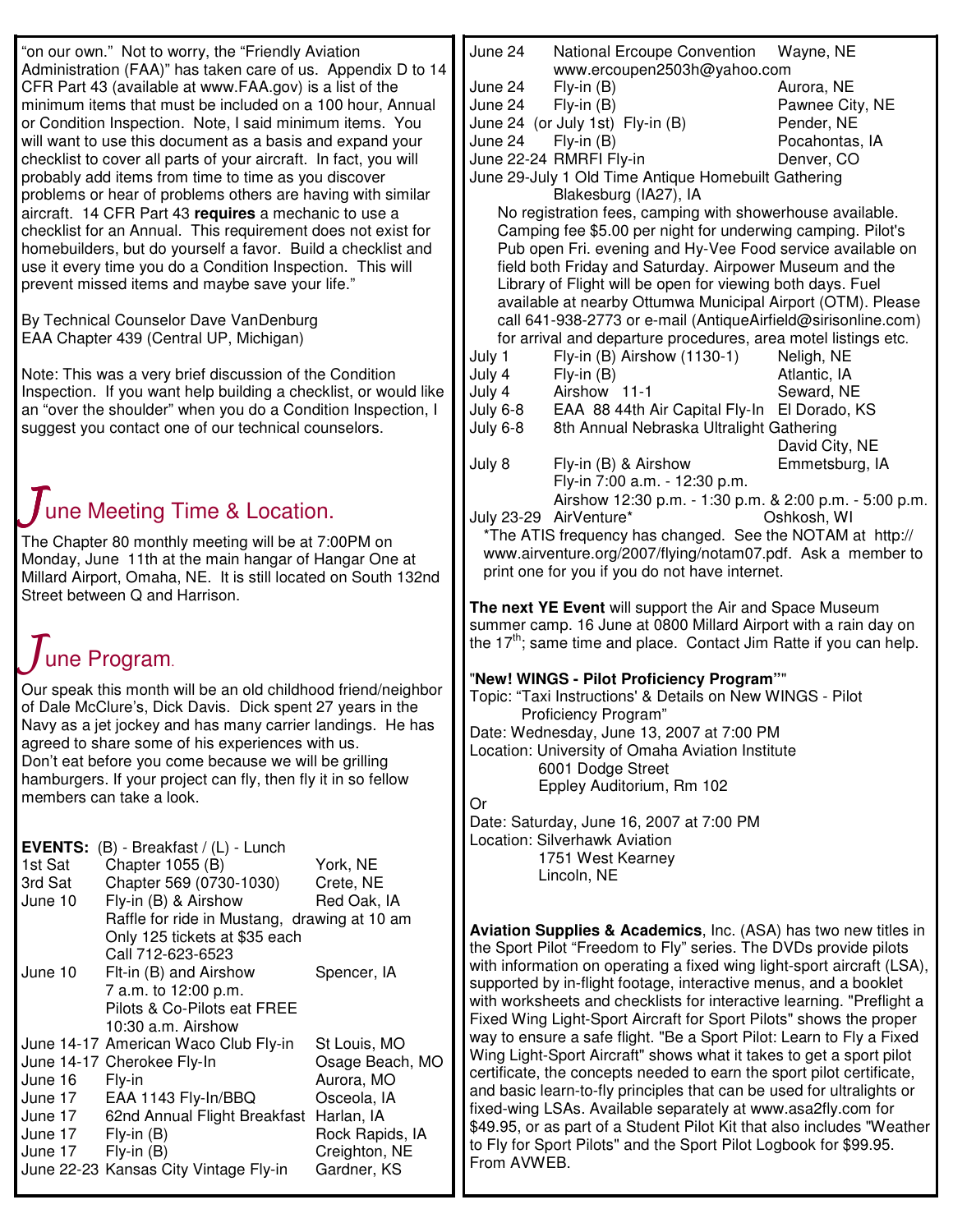# *EAA Chapter 80* May 14, 2007 *Official Meeting Minutes*

The meeting was called to order by President Scott Laughlin at 7:00 at Hanger One, MLE, Omaha, NE.

- Hamburgers and other goodies were served for dinner.
- Introduction of guest.
- No raffle

# **Treasurers Report**:

• Treasurer Rob Hansen reported expenses of \$115.69, income of \$322.00 and a balance of \$1,666.81 in the checking account. Total cash assets were reported to be \$10,572.01. A motion was made and passed to accept the treasurer's report.

### **Meeting Minutes**:

• A motion was made and passed to accept the previous month's minutes.

# **Young Eagles:**

- \$500.00 was given by Bob Streba's wife to the YE program.
- \$500.00 will be provided for Jack Jacobsen's grandson to attend the Air Academy.
- Please check the web site for YE dates.

# **Builder's Reports**:

• Scott Laughlin, Dave Miller, Kevin Faris, Ward Combs, Doug Humble and Tim Hewett reported on their projects.

# **Tech Counselor / Flight Advisor:**

- Mike Howard reported that Dale McClure suffered a golf injury!!
- Mike reported that 7 airplanes and 13 individuals participated in the poker run and 30 members and guest enjoyed lunch at the Wahoo Hanger.

# **Fly-out/Event Schedule:**

- YE on June  $16<sup>th</sup>$ , rain date June  $17<sup>th</sup>$ .
- Check NE Pireps and Iowa DOT for lots of fly-in events for June.

# **Librarian Report:**

- Leonard reported he has established a property list of all equipment
- He requested that tools be returned or he be notified if you have items.

# **Old Business:**

• None

**New Business:**

- Tom Sires and Ron McKay reported on new rules and requirements for hanger and aircraft at Blair Airport. Something we all need to be aware of.
- Pat Houlihan presented an idea to purchase a fiber optic scope.
- Mike Howard has a borescope.

#### **Web Site:**

• www.eaa80.org Ameet would like to visit with anyone who can provide history of chapter also please forward any items, articles or news to him so he can place on the web site.

#### **Program:**

• Mike Howard demonstrated non-structural fiber glass work.

Meeting adjourned

# Don Meyer

**Wanted: Anyone flying in the 2007 "Fly'N for Make-A-Wish" that needs a copilot.** Chapter member Nicole Boettger is interested in learning about air races/rallies and feels she would learn a lot by acting as a copilot in the August 11-12 event. So, any members out there need a copilot or extra crewmember.

The York EAA Chapter 1055 and the York Airport will be hosting a Fuel Stop/BBQ for the travelers to Oshkosh on July 21 from 11:00 am till the sun don't shine…..They are firing up their big cooker and will be serving BBQ pork loin sandwiches, baked beans, potato salad and cold drinks all day long. So, stop by if you are not going to Oshkosh.

The first inaugural North Dakota **Roughrider Air Rally** will be held August 31 – September 2, 2007. Space is limited, so register early! If you register by June 15, cost is \$200. After that date the cost is \$250. If you would like to learn more, visit their website at www.ndcpd.org/roughrider or call 800-233-1737 and ask for Rich.